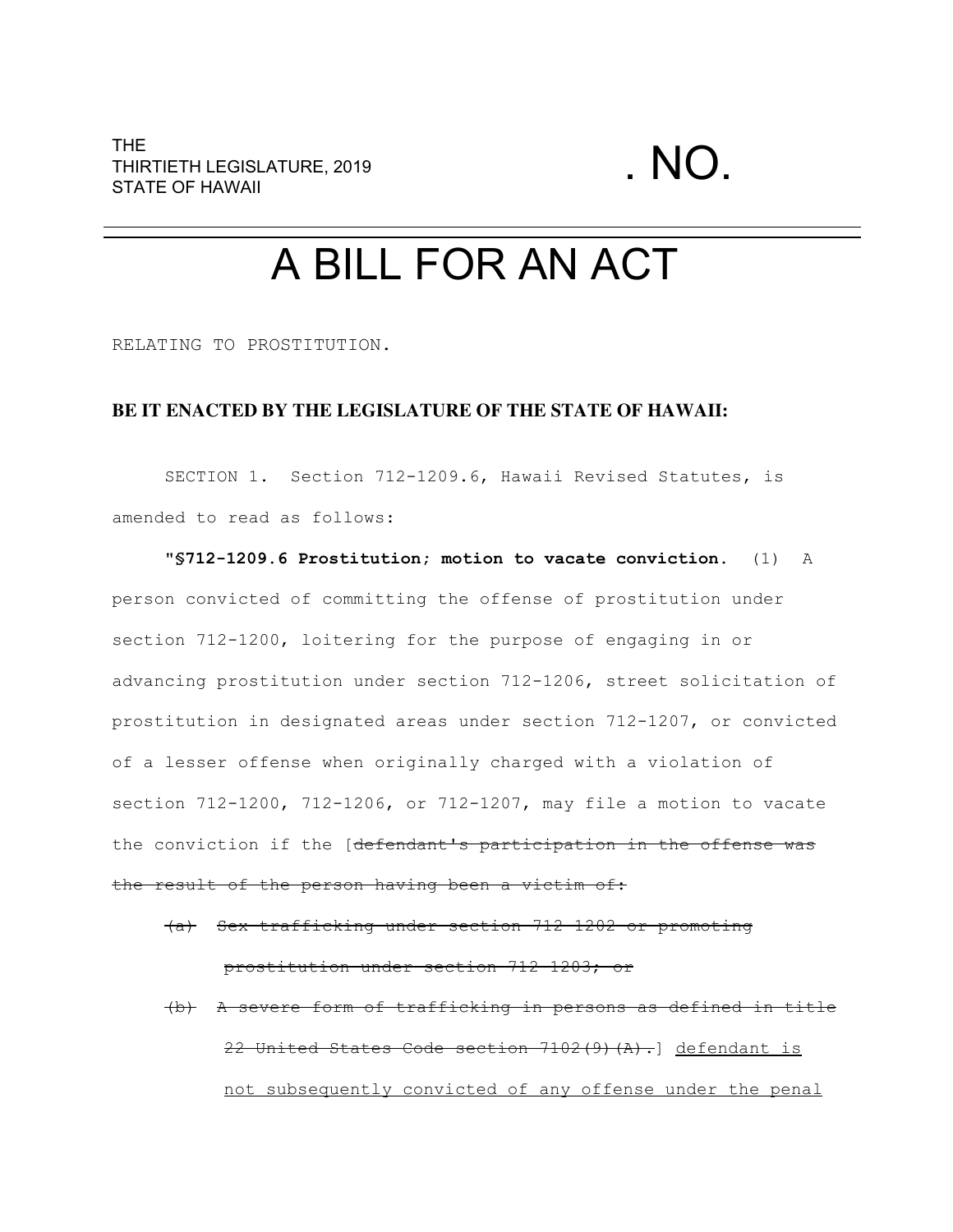code within three years after the date of the original conviction of committing the offense under section 712-1200, 712-1206, or 712-1207 or a lesser offense when originally charged with a violation of section 712-1200, 712-1206, or 712-1207.

- $(1, 2)$  A motion filed under this section shall:
- (a) Be in writing;
- (b) Be signed and sworn to by the petitioner;
- (c) Be made within six years after the date that the person ceases to be a victim as described in subsection  $(1)$ , subject to reasonable concerns for the safety of the defendant, family members of the defendant, or other victims of the trafficking that may be jeopardized by the bringing of a motion, or for other reasons consistent with the purpose of this section;
- (d) Describe all the grounds and evidence for vacation of a conviction which are available to the petitioner and of which the petitioner has or by the exercise of reasonable diligence should have knowledge, and provide copies of any official documents showing that the defendant is entitled to relief under this section; and
- (e) Be subject to the review and written approval of the state agency or county prosecutor responsible for prosecuting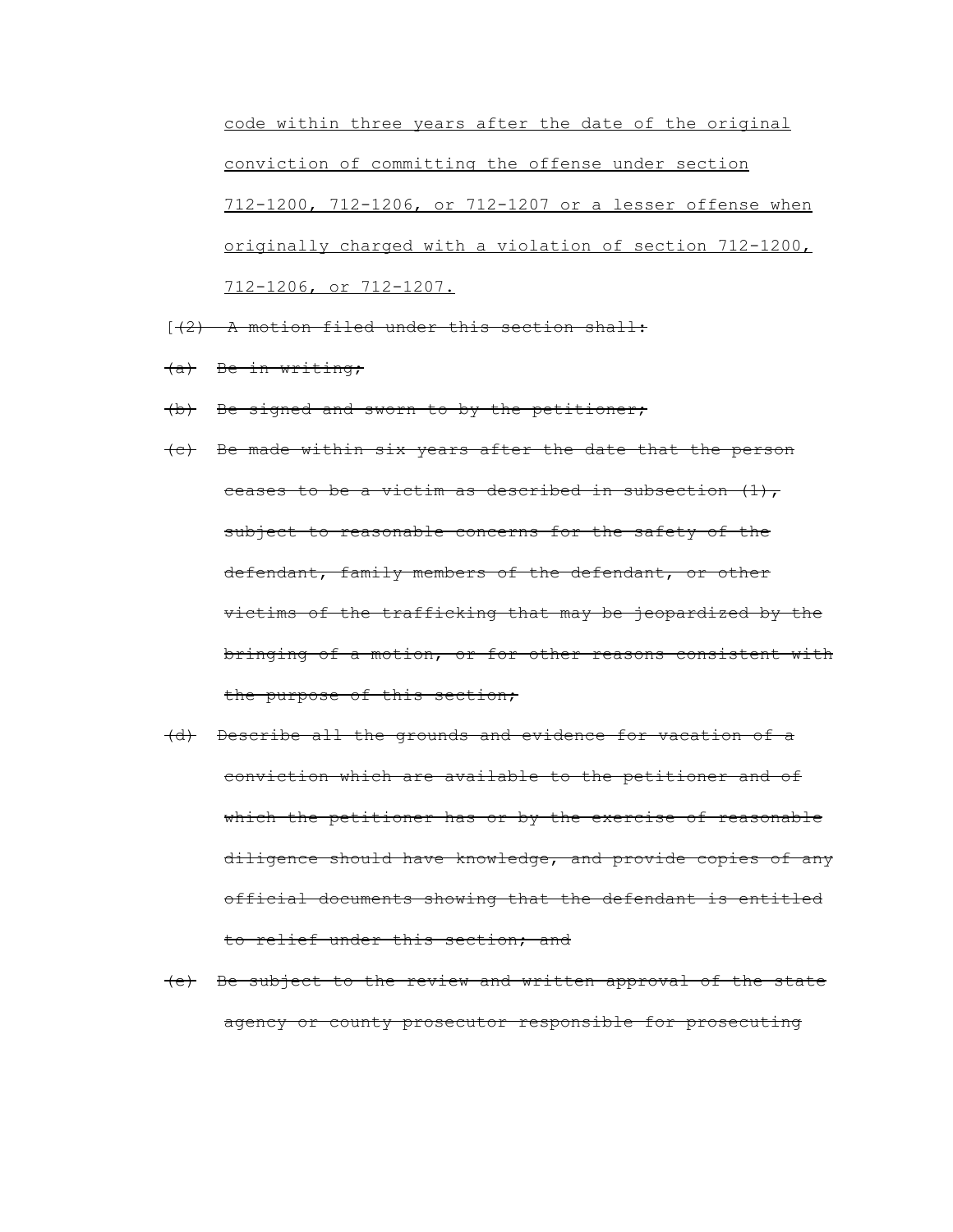the offense that is the subject of the motion to vacate conviction.

 $(3)$ ]  $(2)$  The court shall hold a hearing on a motion filed under this section [if the motion satisfies the requirements of subsection  $(2)$ ; provided that the court may dismiss a motion without a hearing if the court finds that the motion fails to assert grounds on which relief may be granted.

(4) If the court grants a motion filed under this section,] to review the defendant's record over the three years after the date of the original conviction of committing the offense under section 712-1200, 712-1206, or 712-1207 or a lesser offense when originally charged with a violation of section 712-1200, 712-1206, or 712-1207, and if the court finds that the defendant has not been convicted of any offense under the penal code within this three year period, the court shall vacate the conviction.

[(5) A person making a motion to vacate pursuant to this section has the burden of proof by a preponderance of the evidence.

(6) This section shall not apply to a motion to vacate a conviction under this chapter for:

- (a) Sex trafficking under section 712-1202;
- (b) Promoting prostitution under section 712-1203; or
- (c) A person who pays, agrees to pay or offers a fee to another person to engage in sexual conduct.]"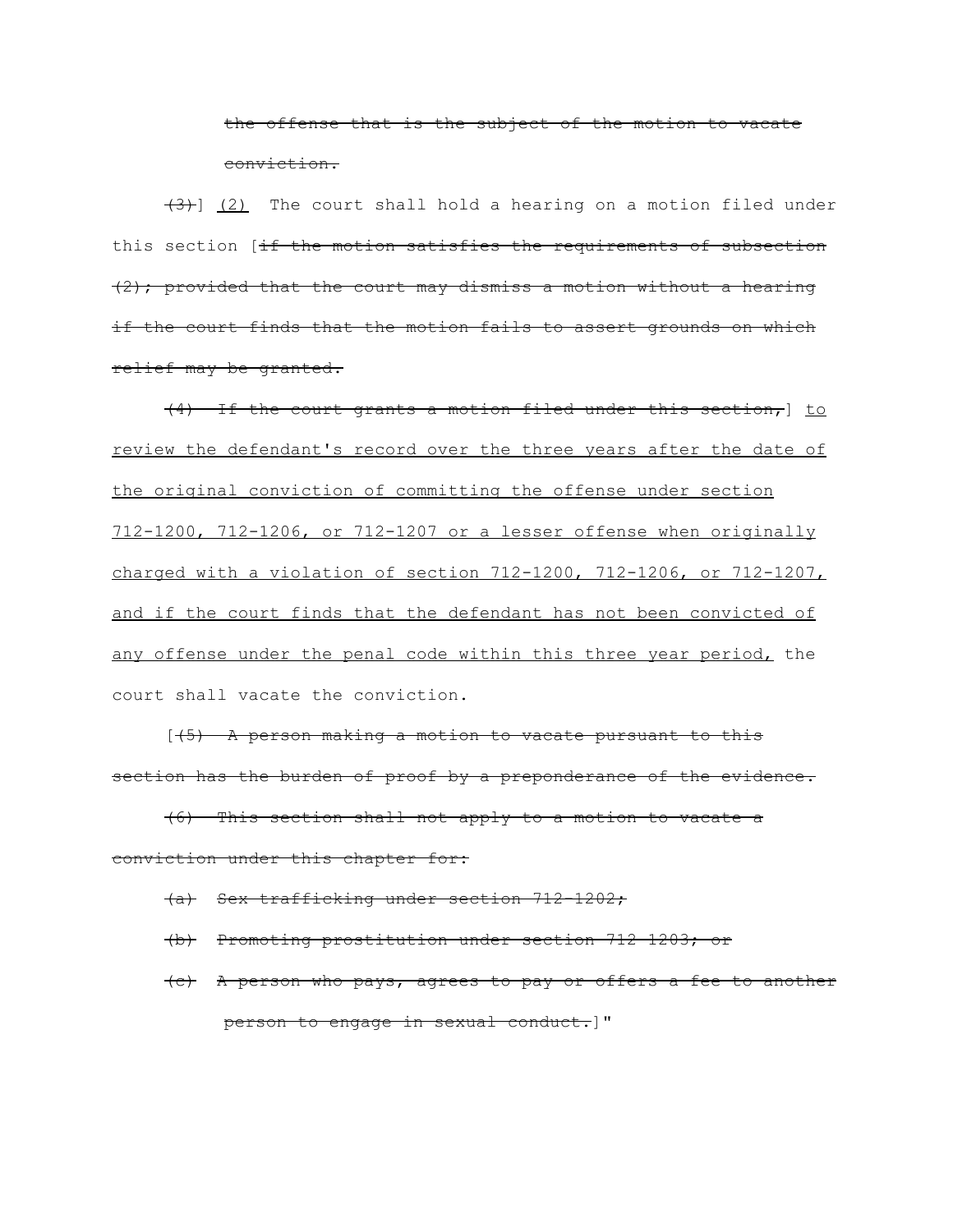SECTION 2. This Act does not affect rights and duties that matured, penalties that were incurred, and proceedings that were begun before its effective date.

SECTION 3. Statutory material to be repealed is bracketed and stricken. New statutory material is underscored.

SECTION 4. This Act shall take effect upon its approval.

INTRODUCED BY: \_\_\_\_\_\_\_\_\_\_\_\_\_\_\_\_\_\_\_\_\_\_\_\_\_\_\_\_\_